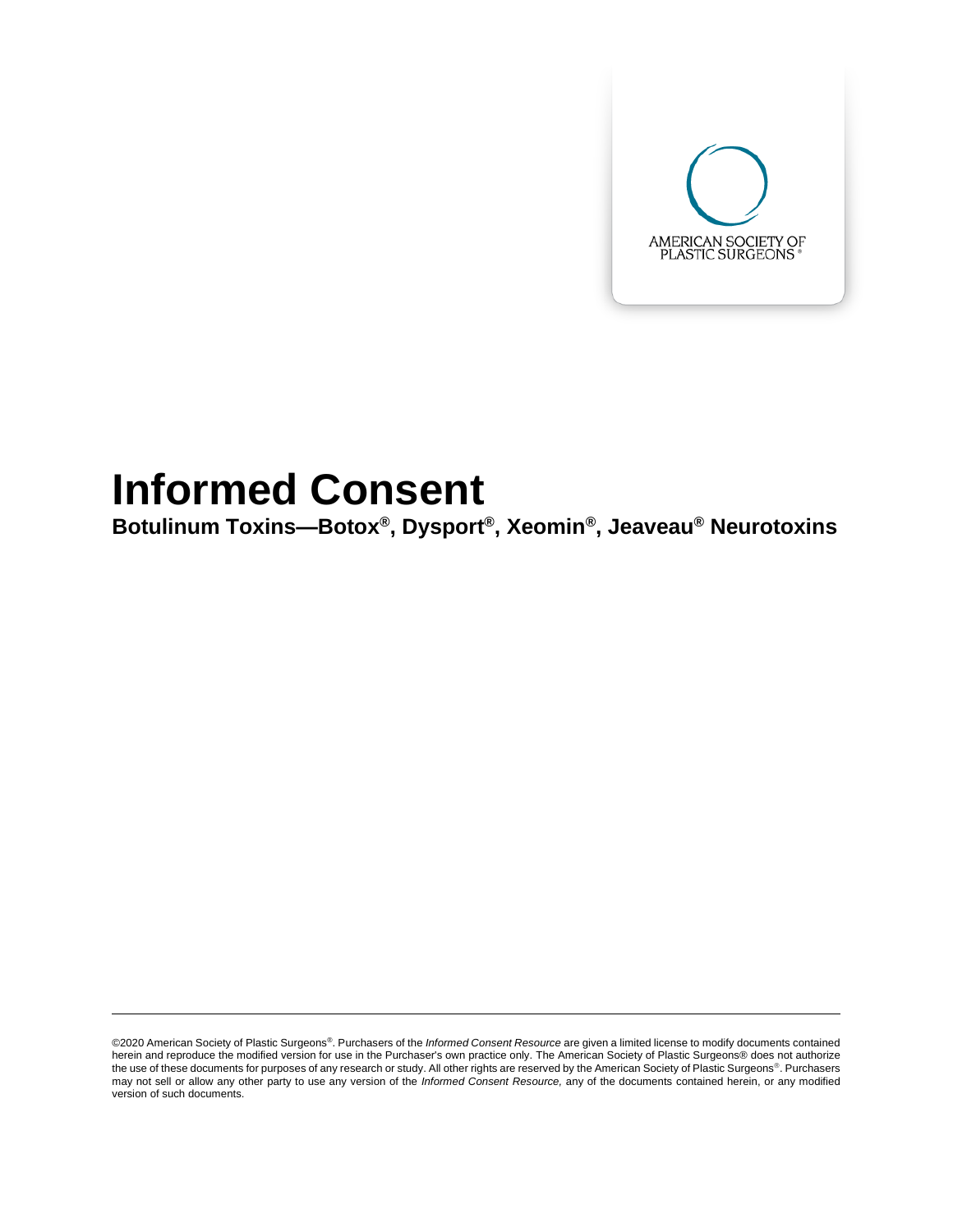

### **INSTRUCTIONS**

This is an informed consent document to help you learn about Botulinum toxin A (BTA) injections like BOTOX®, Dysport**®** , Xeomin**®** , and Jeauveau**®** . It will outline the risks and other treatments.

It is important that you read the whole document carefully. Please initial each page. Doing so means you have read the page. Signing the consent agreement means that you agree to the surgery that you have talked about with your plastic surgeon.

#### **GENERAL INFORMATION**

*Clostridium botulinum* is a type of bacteria that produces a type of chemical compound known as "toxins." One of these, Botulinum toxin A (BTA), is processed and purified to produce a sterile product that has many medical uses. The diluted toxin can be injected into the body. This causes temporary muscle weakness (called chemodenervation) because it stops nerves from sending signals to your muscles. This muscle weakness can last about three to four months.

BOTOX**®** has been approved to treat certain conditions like crossed eyes (strabismus), eyelid spasm (blepharospasm), cervical dystonia (spastic muscle disorder in the neck), and issues involving nerves in the face. In April 2002, the FDA also approved BOTOX**®** to treat wrinkles between the eyebrows caused by specific muscle groups. It's also possible to treat other conditions in other areas, like crow's feet wrinkles and neck bands. These treatments are called "off-label" uses. BOTOX**®** has also been used to treat migraine headaches, colorectal disorders, heavy armpit and hand sweat, and musculoskeletal pain disorders.

BTA injections are different for each patient. Treatment depends on each patients' needs. You can be treated in many areas, including your eyelids, forehead, and neck. BTA cannot stop you from aging. However, it can temporarily make wrinkles look smoother. BTA injections may be done on their own or combined with other treatments, including surgeries.

#### **OTHER TREATMENTS**

There are other ways to deal with skin wrinkles, like skin excision (that is, eyelid surgery or brow lift), chemical peels, and injectable fillers. You can also go in for nonsurgical skin tightening using energy devices like lasers. All treatments have their own risks and possible problems. You can also decide not to have any treatment at all.

# **SPECIFIC RISKS OF BOTOX® (BOTULINUM TYPE A TOXIN) INJECTIONS**

#### **Incomplete Result:**

It's possible that you won't be satisfied with the result, or that your results may not be complete. You can go in for more injections to get the results you want. However, sometimes, the results may continue to not meet your goals.

#### **Asymmetry:**

It's normal for your face and eyelids to be a little different from side to side. There may also be differences in how parts of your face respond to BTA injections.

#### **Paralysis of Other Muscles:**

Although the person who gives you the injection will do his or her best to weaken only the muscles you want smoother, it's possible that the BTA will move and weaken other muscles. You might notice some muscle weakness in other places. This might include drooping eyelids, trouble swallowing, and trouble smiling

**Page 1 of 4 Patient Initials**  $\bullet$  **Patient Initials**  $\bullet$  @2020 American Society of Plastic Surgeons®

This form is for reference purposes only. It is a general guideline and not a statement of standard of care. Rather, this form should be edited and amended to reflect policy requirements of your practice site(s), CMS and Joint Commission requirements, if applicable, and legal requirements of your individual states. The ASPS does not certify that this form, or any modified version of this form, meets the requirements to obtain informed consent for this procedure in the jurisdiction of your practice.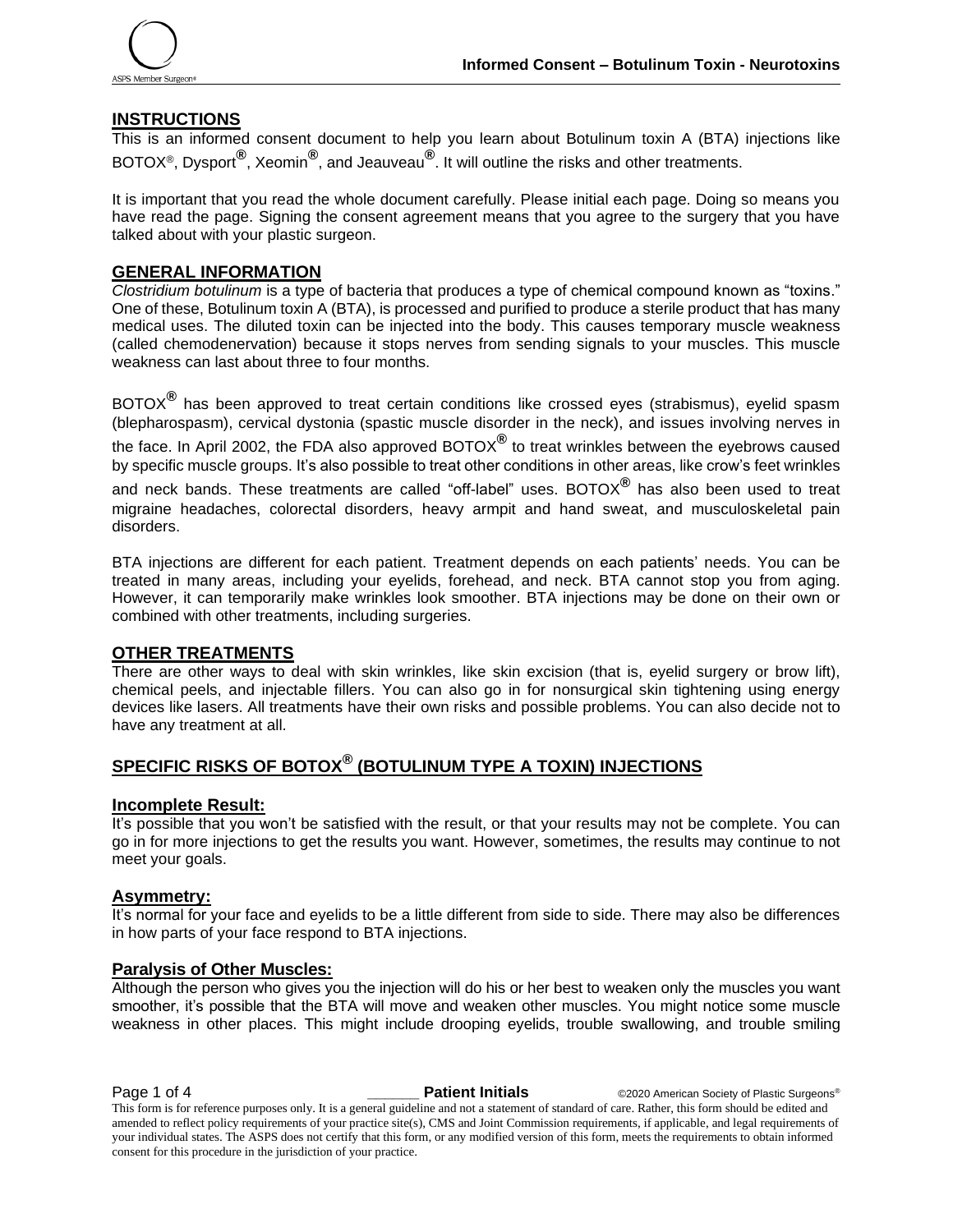

normally. If you have problems like this, your doctor might suggest other treatments. This can include other medications or more BTA injections to make your appearance more even.

#### **Eye Issues:**

Some people have trouble closing their eyes after BTA injections. You may also have problems in your cornea due to dryness. This is rare but if it happens, you may need more treatments such as protective eye drops, contact lenses, or surgery. It's not common, but some people have double vision if the BTA weakens the muscles that control their eyes. In some very rare cases, you may go blind after BTA injections.

#### **Eyelid Ectropion:**

Your lower eyelids may become very loose or droopy after BTA treatment.

# **Antibodies to BTA:**

Your body may form antibodies to BTA. Future BTA injections may not work as well. We do not know if these antibodies can have other effects on your health.

#### **Neuromuscular Disorders:**

You may have peripheral motor neuropathic disorders (pain, weakness, or numbness in your hands and feet). You may also have disorders like amyotrophic lateral sclerosis, myasthenia gravis, and motor neuropathies that affect your nerve cells. If this happens, you may be at a higher risk of problems or side effects from using BTA.

#### **Migraine Headaches:**

BTA can be used in the forehead to treat migraine headaches. The results of treatments like this can vary from person to person. Your migraines may or may not get better after using BTA.

#### **Long-Term Effects:**

Your appearance naturally changes over time. How your face and eyelids look can change for many reasons, including aging, weight loss or gain, sun exposure, pregnancy, and menopause. These have nothing to do with BTA injections. Using BTA does not stop you from aging. It does not permanently tighten or smooth your skin. You may need other treatments or surgery to help look the way you want.

#### **Pregnancy and Nursing Mothers:**

There are no animal studies that demonstrate if using BTA can harm a developing baby. We do not know if BTA can be found in human milk. Pregnant women and nursing mothers shouldn't get BTA treatments. Please tell your doctor if you are or could be pregnant, or if you are nursing.

#### **Unknown Risks:**

We don't know the long-term effects of BTA. We don't know all the risks and outcomes of injecting BTA and we can't predict all the results. New risks may be discovered later.

#### **Off-Label Use:**

The US Food and Drug Administration (FDA) has approved certain uses of BTA. There are other uses that are common and effective but not specifically approved by the FDA. These are called "off-label" uses. The person giving you treatment may choose to use BTA in these ways based on his or her assessment of the benefits and risks to you.

#### **Drug Interactions:**

How BTA affects you can change if you're taking certain drugs. These include antibiotics or other drugs that change how your muscles and nerves communicate.

**Page 2 of 4 Patient Initials COVID-2020** American Society of Plastic Surgeons®

This form is for reference purposes only. It is a general guideline and not a statement of standard of care. Rather, this form should be edited and amended to reflect policy requirements of your practice site(s), CMS and Joint Commission requirements, if applicable, and legal requirements of your individual states. The ASPS does not certify that this form, or any modified version of this form, meets the requirements to obtain informed consent for this procedure in the jurisdiction of your practice.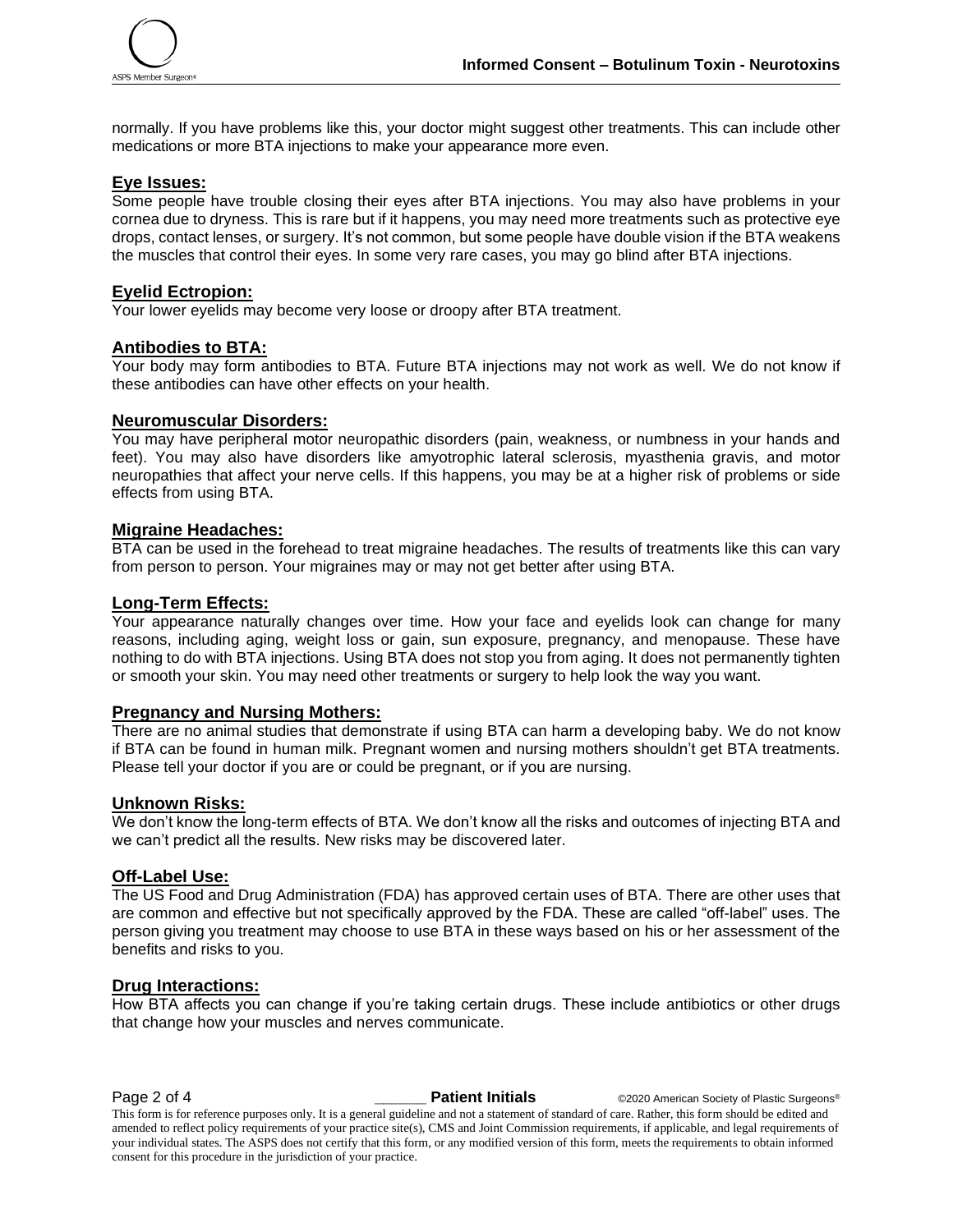## **DISCLAIMER**

Informed consent documents give you information about a surgery you are considering. These documents explain the risks of that surgery. They also discuss other treatment options, including not having surgery. This document is made after a full review of scientific literature and clinical practices. They describe a range of common risks and other forms of management of a disease.

However, informed consent documents can't cover everything. Your plastic surgeon may give you more or different information. This may be based on the facts of your case.

Informed consent documents are not meant to define or serve as the standard of medical care. Standards of medical care are determined based on the facts involved in an individual case. They may change with advances in science and technology. They can also change with the way doctors practice medicine.

# **It is important that you read the above information carefully and get all your questions answered before signing the consent agreement on the next page.**

**Page 3 of 4 Patient Initials COVID-2020** American Society of Plastic Surgeons®

This form is for reference purposes only. It is a general guideline and not a statement of standard of care. Rather, this form should be edited and amended to reflect policy requirements of your practice site(s), CMS and Joint Commission requirements, if applicable, and legal requirements of your individual states. The ASPS does not certify that this form, or any modified version of this form, meets the requirements to obtain informed consent for this procedure in the jurisdiction of your practice.